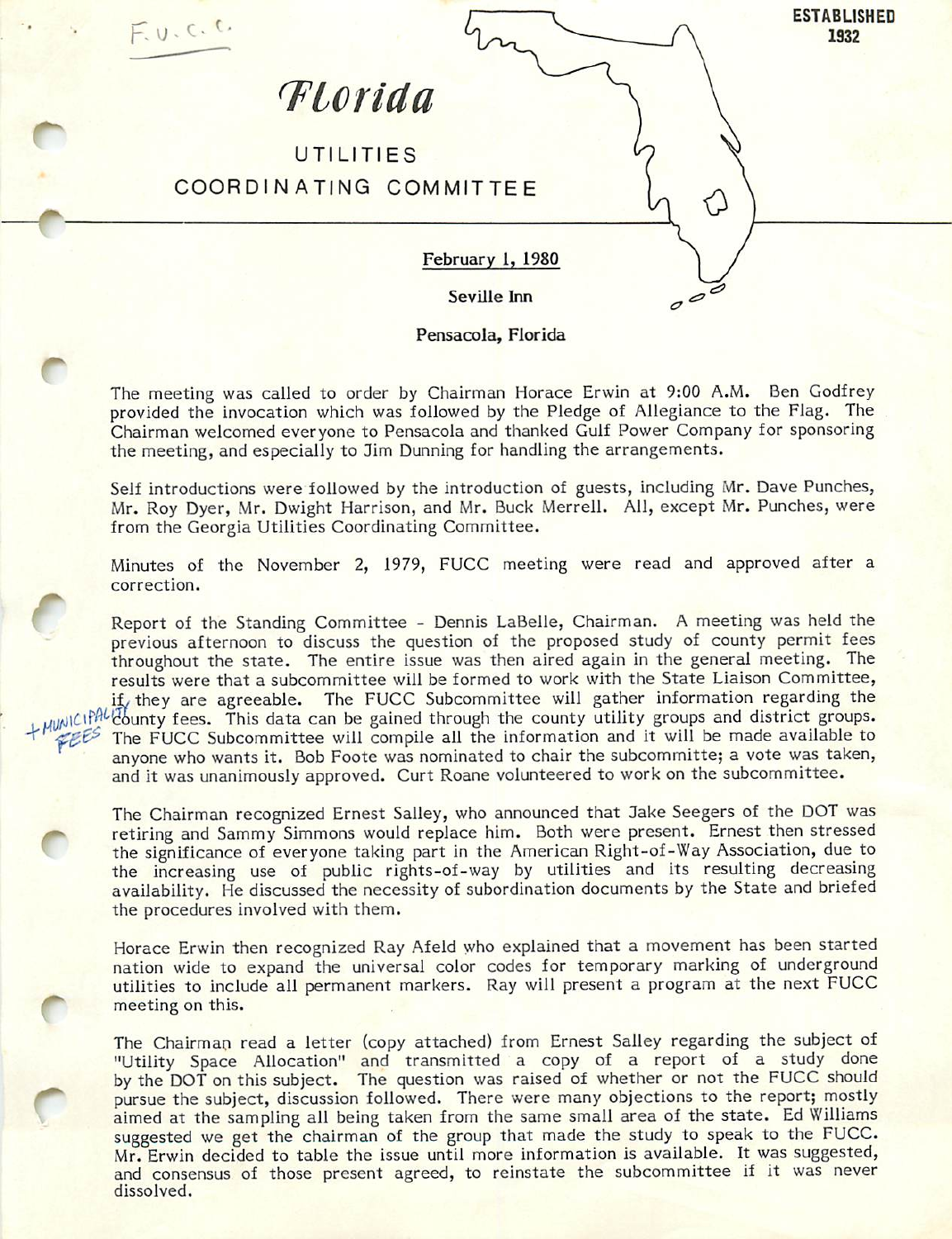Mr. Kenneth M. Press, Jr. was introduced as the guest speaker. Mr. Press is with the Environmental Licensing Group, Inc., of Pensacola, Florida. The firm is involved with "the systematic process for managing environmental regulatory compliance problems of business and government". His talk delt mainly with licensing of power plants and transmission lines. A question and answer period followed.

The Chairman adjourned the meeting at 11:35 A.M.

The next meeting will be held on Friday, May 2, 1980, in the Fort Lauderdale area. A notice will be sent regarding the location.

Those in attendance in Pensacola were:

€

| C. E. Hanle          | Southern Bell (Fort Lauderdale)           | $(305)$ 492-2788        |
|----------------------|-------------------------------------------|-------------------------|
| C. E. Mills          | Florida Public Service Commission         | $(904)$ 488-8501        |
| R. H. Stevens        | Florida Power & Light Company             | $(305) 552 - 4401$      |
| Cecil T. Rigron      | United Tel. of Florida                    | $(813)$ 334-1861        |
| G. W. Allbritton     | Central Telephone Company                 | (904) 599-1259          |
| Tom Priest           | Sebring Utilities Commission              | $(813)$ 385-0648        |
| Ron Black            | United Tel. of Florida                    | (813) 335-3400          |
| J. C. Rodger         | People's Gas System                       | (813) 228–9743          |
| John Clark           | United Telephone Company                  | (813) 453-3243          |
| Jack R. Rogers       | Underground Utilities Notification Center | (305) 264–6820          |
| Benny Godfrey        | Florida DOT (Deland)                      | (904) 734-2171 Ext. 359 |
| Curt Roane           | Florida Power & Light Company (Daytona)   | (904) 257–2334          |
| <b>Ernest Salley</b> | Florida DOT (Tallahassee)                 | (904) 488–8866          |
| Dennis M. LaBelle    | Florida Power & Light Company             | $(305) 552 - 4438$      |
| <b>Bob Foote</b>     | Winter Park Telephone Company             | $(305)$ 830-3445        |
| <u>Von Montford</u>  | Florida DOT (Tallahassee)                 | <u>(904) 488-8866</u>   |
| <b>Bill Byerley</b>  | Gulf Power Company                        | $(904)$ 436-6225        |
| C. J. Blanchard      | Gulf Power Company                        | (904) 436-6231          |
| Ken Booth            | Gulf Power Company                        | $(904)$ 436-6200        |
| Sammy Simmons        | DOT (Pensacola)                           | (904) 478–1730          |
| Steve Richbourg      | Gulf Power Company                        | $(904)$ 434-8350        |
| C. H. Andrews        | DOT (Chipley)                             | $(904) 638 - 0250$      |
| Leo VanBergen        | Dade County OTA                           | $(305) 579 - 5575$      |
| Ramon E. Serrano     | Southern Bell (Gainesville)               | (904) 372–9040          |
| <b>Buck Merrell</b>  | Atlanta Gas Light Company (Atlanta)       | (404) 572-0470          |
| Gary Summitt         | Gulf Power Company                        | $(904)$ 434-8343        |
| Jim Frankford        | General Tel. of Florida                   | $(813)$ 953-8989        |
| Joe Kehoe            | General Tel. of Florida                   | $(813) 893 - 4591$      |
| Scott Boggs          | Greiner Engineering Company               | $(813) 879 - 1711$      |
| Paul Mundy           | General Tel. of Florida                   | $(813)$ 224-4203        |
| M. R. Bonner         | Southern Bell                             | (904) 433–9034          |